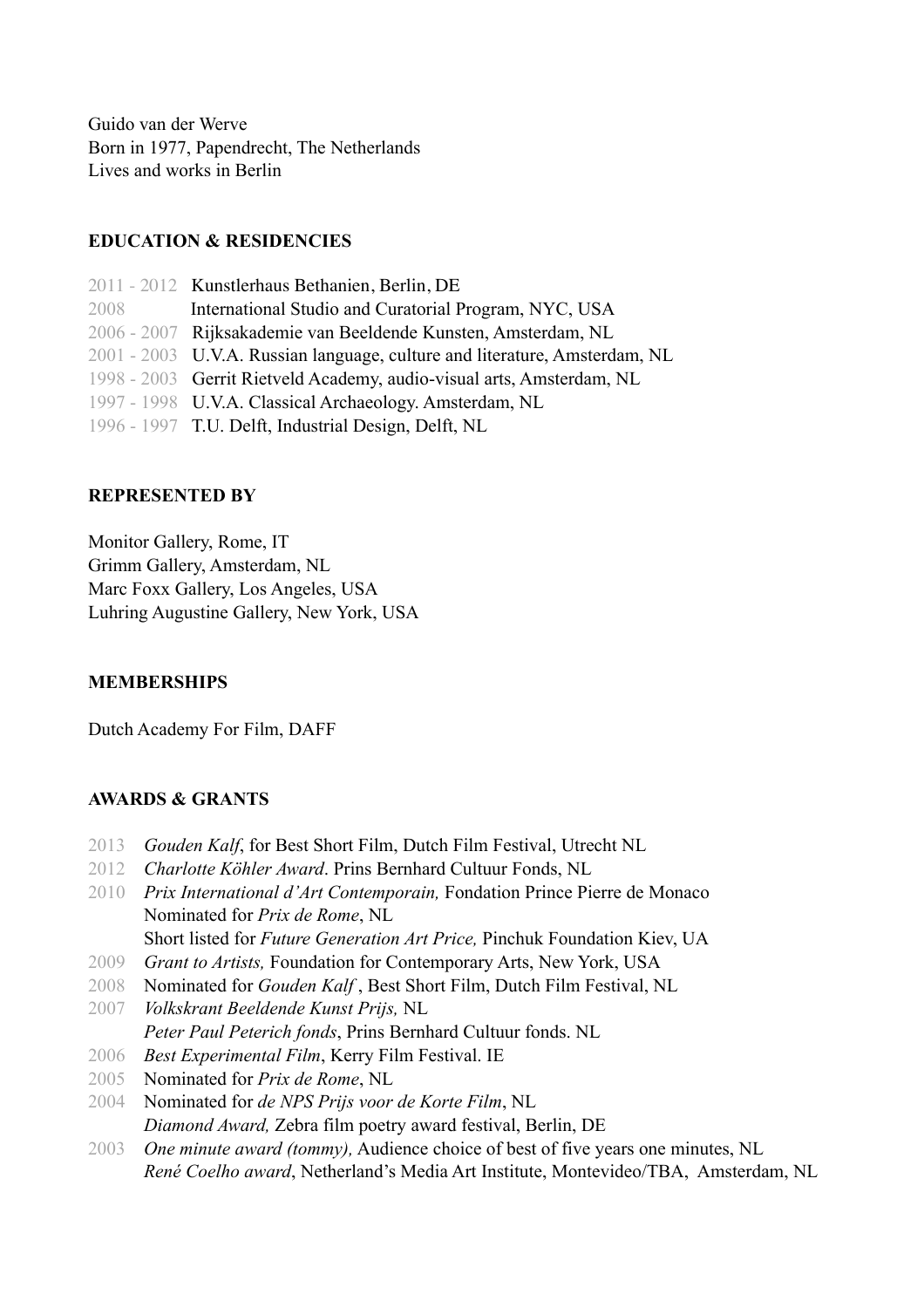# **SOLO EXHIBITIONS**

#### **2020**

*Trials & Resurrections,* SongEun ArtSpace, Seoul, KR

#### **2019**

*Papendrecht*, Monitor gallery, Lisbon, PT *Guido van der Werve,* Fluentum, Berlin, GE *Guido van der Werve*, CONDO, Sao Paolo, BR *Guido van der Werve,* Grimm gallery, Amsterdam, NL

# 2018

*Auto Sacramental*, FutureDome, Milano, IT

#### 2017

*Nummer zeventien*, Marc Foxx, Los Angeles, USA

#### 2016

*Nummer zestien, the present moment,* Luhring Augustine Gallery, New York, USA *Nummer zestien, the present moment*, Oude Kerk, Amsterdam, NL *Nummer zeventien, killing time*, Juliette Jongma Gallery, Amsterdam, NL G*uido van der Werve*, Kyoto City University of Arts Gallery, Kyoto, JP *Guido van der Werve, numbers 2 6 8 14,* Frist Centre for Visual Arts, Nashville, USA

#### 2015

*Nummer veertien*, Seattle Art Museum, Seattle, USA *Nummer zeventien*, *killing time,* Monitor Gallery, Rome, IT *Guido van der Werve*, Esker Foundation, Calgary, CA *Guido van der Werve, Nummer veertien*, M Woods, Beijing, CN *Nummer acht*, Kunstverein Vienna, Vienna, AUS *kehäpäätelmä (circular reasoning)*, Jyväskylä, city art Museum, Jyväskylä, FI

#### 2014

*Nummer Veertien, Home,* UMMA, Black box Media Gallery, Michigan, USA *Cultural Cartographies*, Utah Museum of Contemporary Art Salt Lake City, USA *Room by Room*, The Warehouse Dallas, Texas, USA *Nummer veertien*, Davis Museum at Wellesley College, USA *Guido van der Werve,* Maison Populaire, Montreuil, FR

# 2013

*As far away as home – Paris to Warsaw.* Collaboration with CCA Ujazdowski Castle and Kunstverein Zurich, CH *Nummer acht, everything is going to be alright,* Cortex Athletico, Bordeaux, FR *Guido van der Werve*,GAMeC, Bergamo, IT *Nummer veertien,* Marc Foxx Gallery, Los Angeles, USA *Nummer veertien,* CCA, Warsaw, PL *Guido van der Werve*, Secession, Vienna, AUS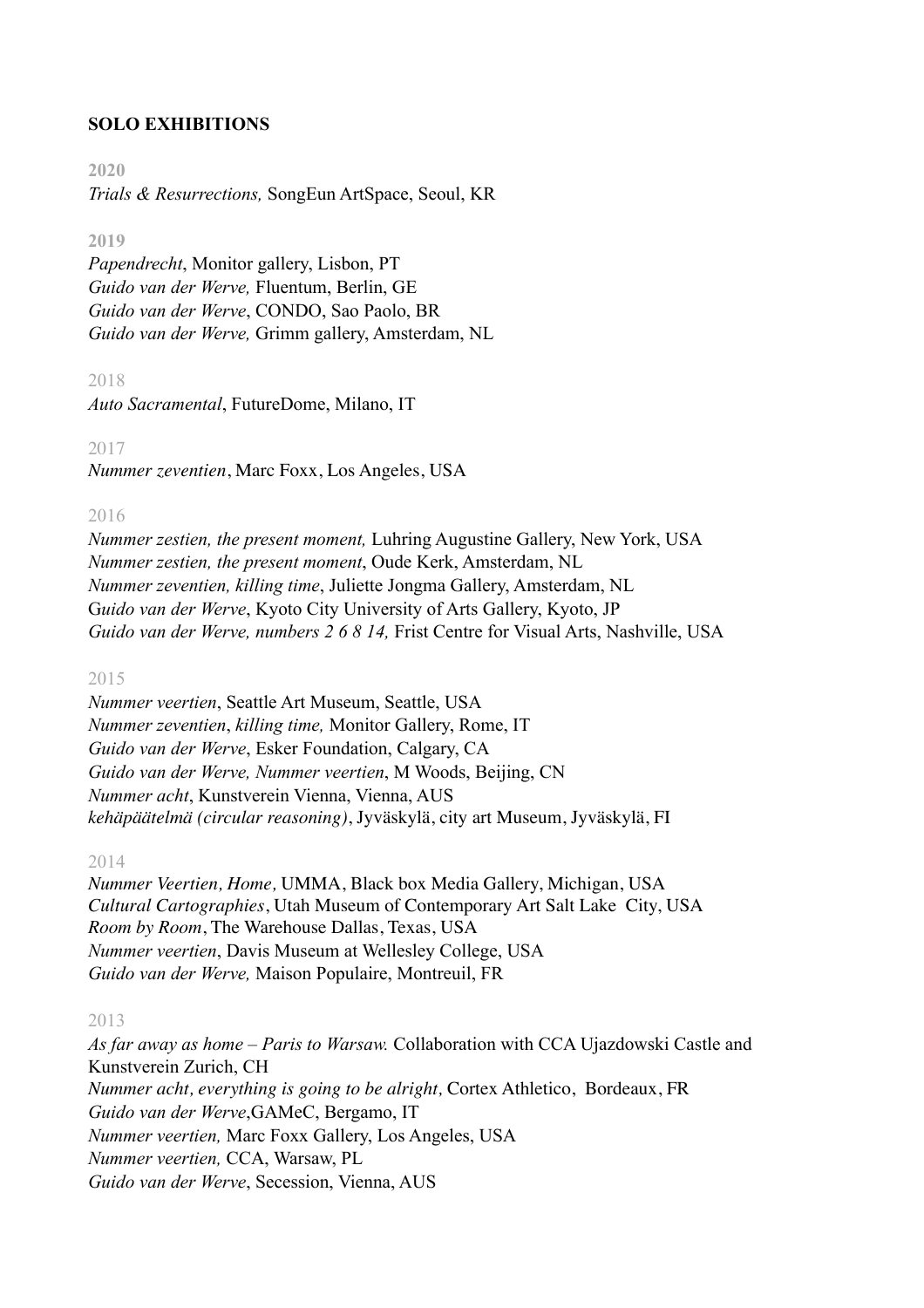*Nummer veertien*, Stedelijk Museum, Amsterdam, NL *Nummer veertien,* Guilliani Foundation, Rome, IT

# 2012

*Nummer veertien*, Luhring Augustine, New York, USA *Works 2003-2009*, Luhring Augustine, Bushwick, USA *Emotional Poverty,* Kunstlerhaus Bethanien, Berlin, DE

### 2011

*Emotional Poverty*, Juliette Jongma, Amsterdam, NL *Minor Pieces*, Models Arts & Niland Gallery, Sligo, IE *Nummer vier*, Opera house, Vita Kuben, Umeå, SE *Nummer twaalf—New Media Series,* Saint Louis Art Museum & World Chess Museum, SL, USA

# 2010

*Minor Pieces*, Charles H. Scott Gallery Vancouver, CA *Nummer twaalf,* Foundation Prince Pierre de Monaco, Chapelle de la Visitation, Monaco, MC *Nummer twaalf*, Luhring Augustine, New York, USA *Guido van der Werve*, Juliette Jongma, Amsterdam, NL *Minor Pieces*, Prefix, Toronto, CA *Minor Pieces*, Basis, Frankfurt, DE

# 2009

*Minor Pieces,* Das Weisse Haus, Vienna, AU *Minor Pieces,* Kim?, Riga, LV *Guido van der Werve,* Institut Néerlandais, Paris, FR *Minor Pieces*, DHC foundation for Contemporary Art, Montreal, CA *Minor Pieces*, Marc Foxx Gallery, Los Angeles, USA *Blackbox*, Hirshhorn Museum and Sculpture Garden, Washington DC, USA *Minor Pieces,* de Hallen, Haarlem, NL *Minor Pieces*, Site Gallery, Sheffield, UK *Minor Pieces,* Monitor Gallery, Rome, IT

# 2008

*Nummer twee,* La Maison Rouge, Foundation Antoine de Galbert, Paris, FR *Everything is going to be alright,* Hayward Gallery, London, UK *On parity of days*, Kunsthalle Basel, CH *Nummer acht*, Marc Foxx Gallery, Los Angeles, USA *Nummer acht*, MTV television, Time Square, Creative Time, New York, USA

# 2007

*Nummer acht, De Hallen*, Haarlem, NL *Volkskrant Beeldende Kunst Prijs*, Centraal Museum, Utrecht, NL T*he clouds are more beautiful from above,* Portland Institute of Contemporary Art, Oregon, USA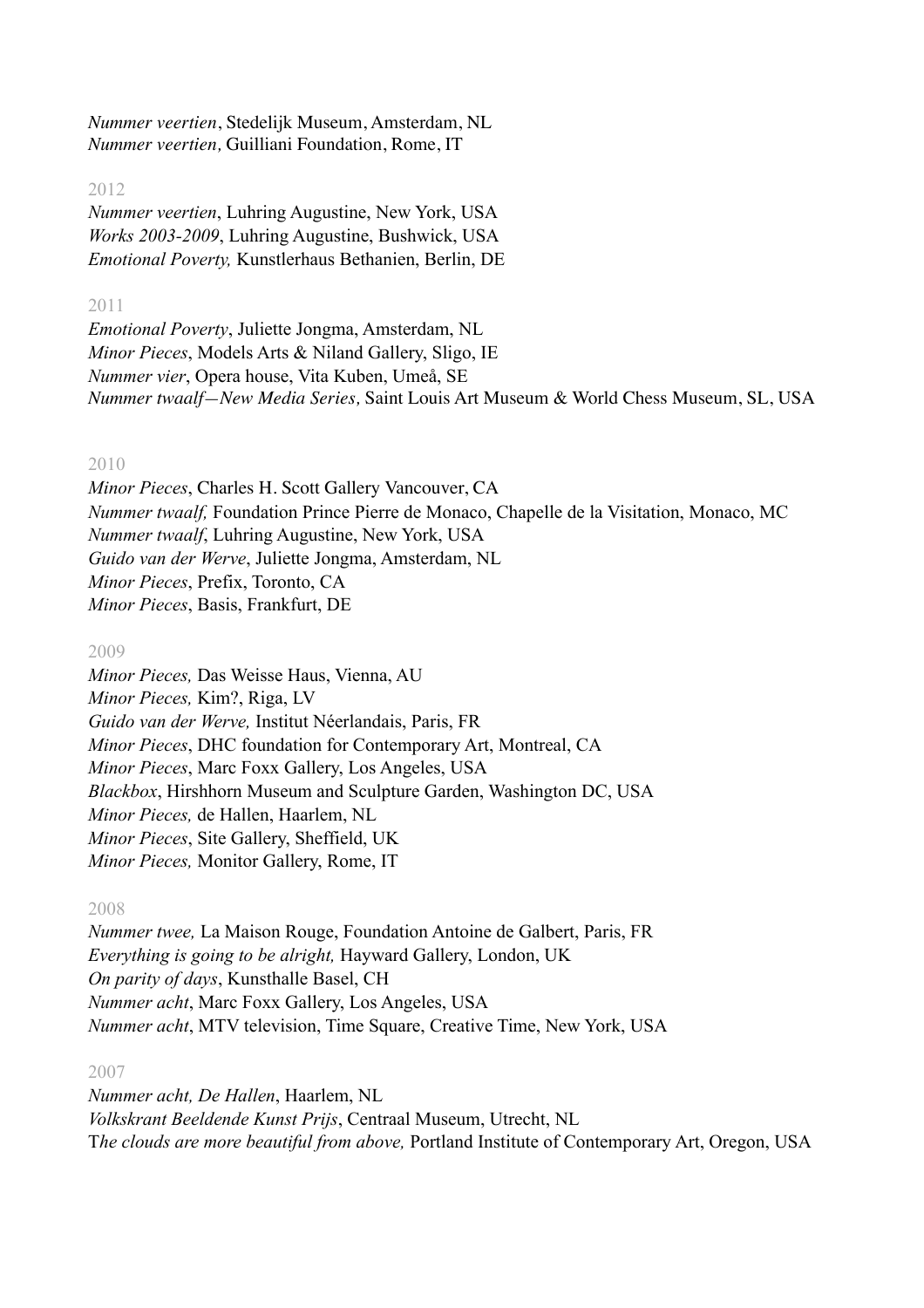2006

*The clouds are more beautiful from above*, Stedelijk Museum Bureau, Amsterdam, NL *Modern Times* (volume 2), Contemporary Art Museum, Nuoro Sardinia, IT *Guido van der Werve,* Juliette Jongma Gallery, Amsterdam, NL

# 2005

*Guido van der Werve,* Monitor Gallery, Rome, IT *I don't want to get involved in this,* Muu Gallery, Helsinki, FI *We would feel much worse, if it wouldn't be for the heavy sedatives,* Olaf Stüber', Berlin, DE

# 2004

*Guido van der Werve, René Coelho award 2003*, The Netherlands Media art Institute, Montevideo/ TimeBasedArts, Amsterdam, NL

# 2003

*Media Room*, Melkweg, Amsterdam, NL *Video event*, Dieter Roth Academy, Boekie Woekie, Amsterdam, NL

# **PERFORMANCES**

2019

*Nummer elf, chess piano concert in three movements*. Fluentum Berlin

2018

*Nummer elf, chess piano concert in three movements*. Fluentum Berlin

# 2016

*Seventh and eight Annual Running to Rachmaninoff run*, New York, USA

# 2015

S*ixth Annual Running to Rachmaninoff run*, New York, USA

# 2014

*Fifth Annual Running to Rachmaninoff run*, New York, USA *Home, a requiem*, at Clara Kirche with the Orchestra of Europe. Parcours - Art Basel, CH

# 2013

*Fourth Annual Running to Rachmaninoff run*, part of Performa 13, New York, USA *Home, a requiem*, at St Andrews Church with the Seasons Orchestra and the Chamber choir of the Moscow Conservatory. 400 year Russian/Dutch Friendship festival, Moscow, RU

# 2012

*Home, a requiem*, performed by the American Symphony Orchestra conducted by James Bagwell as part of the MoMA/PS1 sunday sessions, New York, USA *Third Annual Running to Rachmaninoff run*, part of Luhring Augustine's show, New York, USA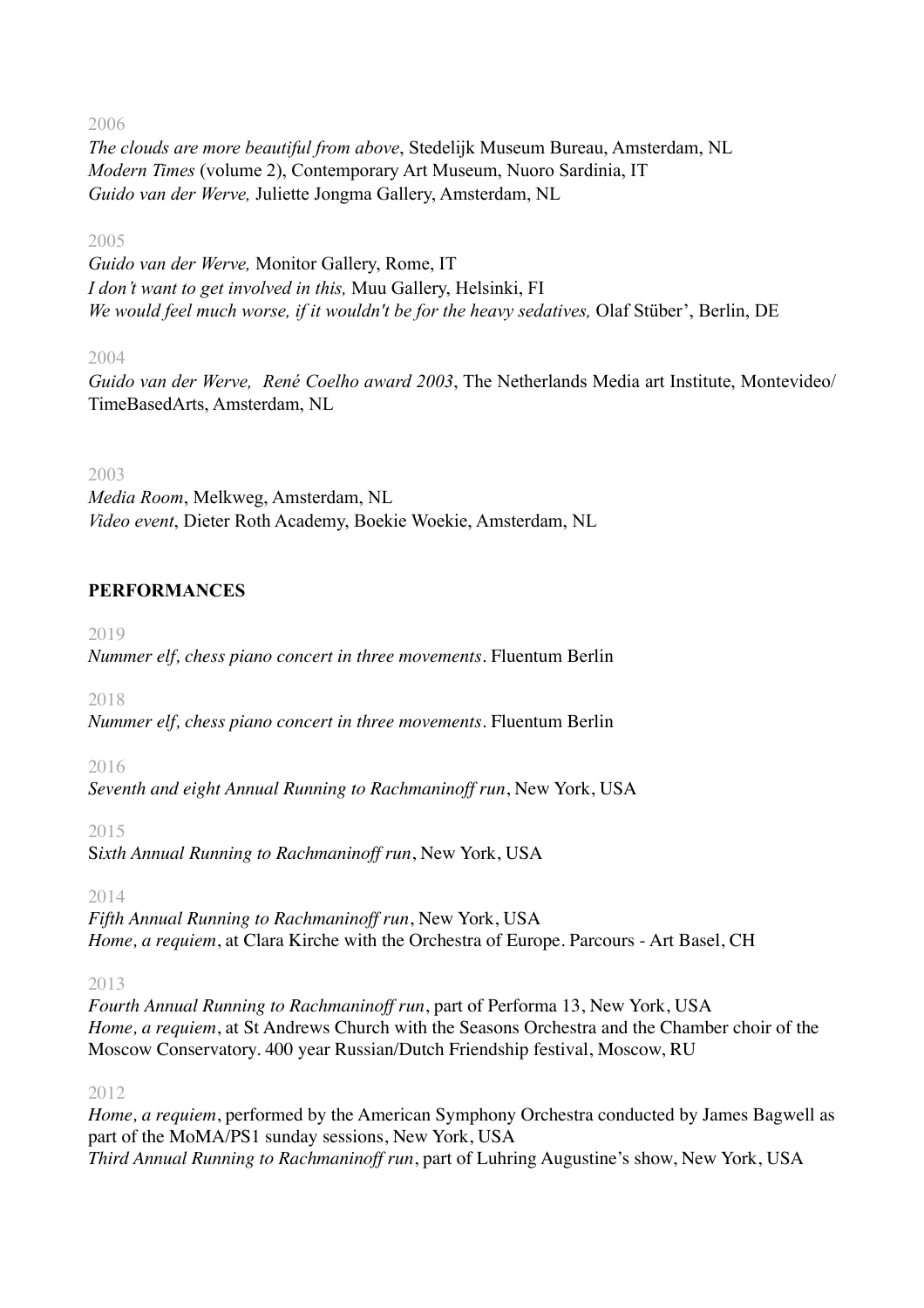2011

*Second Annual Running to Rachmaninoff run*, part of Performa 10, USA *Nummer elf, chess piano concert in three movements*. World Chess Hall of Fame, in collaboration with the St Louis Philharmonic.

*Nummer elf, chess piano concert in three movements*. PerformIC 2011 Trial & Error, Taxispalais, Innsbruck, AUS

#### 2010

*Nummer elf, chess piano concert in three movements*. Stedelijk Museum, Amsterdam, NL *First Annual Running to Rachmaninoff run,* part of Greater New York, MoMA/PS1, USA *Nummer elf, chess piano concert in three movements*. Marshall Chess Club, part of Performa 08, New York, USA.

# **COMMISSIONS**

2014

*Sketch Proposal*, for an art work in public space, at the Stadionplein, Amsterdam, NL

2013

*Sketch Proposal*, for an art work in public space, at the Central Station of the Noord/Zuidlijn subway, Amsterdam, NL

2012

*Art Breaks*, 23 sec video for MTV commissioned by MoMA and Creative Time, USA *Sketch Proposal*, for an art work in public space, at Maasvlakte 2, NL

# **GROUP EXHIBITIONS**

2020

*AKIS/FLUX,* Akbank Sanat & Marina Abramovic Institute, Istanbul, TR *Wild at Heart. Swiss romanticism*, Kunsthaus Zurich, Zurich, CH *Merignac Photo - Des mondes possibles,* Centre d'art de Bordeaux, Merignac, FR *Les Pays-Bas, l'autre pays de l'art,* Abbaye Saint André, Meymac, FR *Beethoven – Piano forte*, Kunsthistorisches museum, Vienna, AU *On Earth - Imaging, Technology and the Natural World,* Foam, Amsterdam, NL *So wie wir sind 2.0,* Weserburg Museum für Moderne Kunst, Bremen, DE *Des marches, démarches,* FRAC PACA, Marseille, FR *Nuovo Cinema Galleria,* Galerie Vera Cortês, Lisboa, PT *Jimei x Arles International Photo Festival,* Foam, Jimei, CN *Changing exhibition*, Aboa Vetus & Ars Nova Museum, Turku, FI

2019

*OVNI Festival 2019, Windsor Hotel, Nice, FR Dekalog*, Leonardi Museum, Dreden, DE *On Earth - Imaging, Technology and the Natural World*, Arles, FR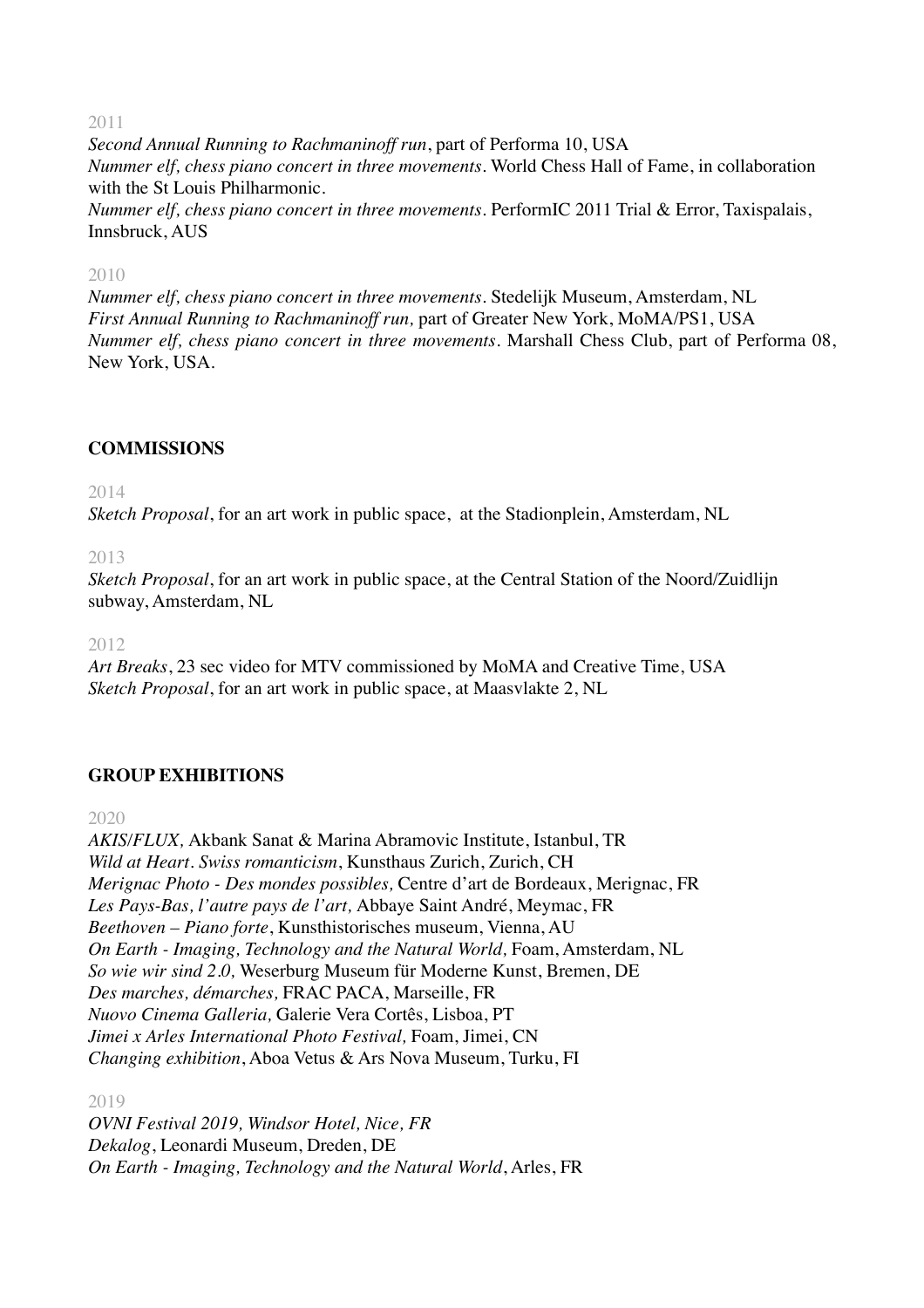Take time out. Time, repetition and slowing down, Center for Contemporary Art, Celje, SL *Time and repetition*, Center for Contemporary Art, Celja, SI *Videoland,* Kunsthal Kade, Amersfoort, NL *Koherenssi ja Koheesio*, Kemi art museum, Kemi, FI *Freedom,* Museum de Fundatie, Zwolle, NL

#### 2018

*Extensions*, Triumph gallery, Moscow Russia *Extensions,* Smena, Center for contemporary cultuire, Kazan, Russia *Extensions*, Victoria gallery, Samara, Russia.. *Hohenrausch – das andere ufer,* OO Kulturquartier, Linz, AU *Kunsthalle for Music*, by Ari Benjamin, witte de with Rotterdam. *The walks academy*, le Magasin, Grenoble, FR *Common ground,* AkzoNobel Art foundation. Amsterdam, NL

#### 2017

*Twenty/20,* Edward Cella Art & Architecture, Los Angeles, USA *Rolling Snowball 7*, CEAC, Djupivogur, IE *En Marche*, Musee du Valais, Sion, CH *Melancholia - A Sebald Variation*, Sommerset house, London, UK Wanderlust Actions, traces, Journeys 1967-2017, UB Art Galleries, Buffalo, USA *Eremi Arte*, Percorsi tra Arte Natura, Accademia di Bella Arti, l'Aquila, IT *Witness*, Karachi Biennale, Karachi, PK *Slow,* Anchorage Museum, Anchorage, USA *Ocean Imaginaries*, RMIT Gallery, Melbourne AUS *Naturaleza. Refugio y recurso del hombre*, CCK, Buenos Aires, AR *The Basilik*, Nicodim Gallery, Los Angeles, USA *The Arcades: Contemporary Art and Walter Benjamin*, Jewish Museum, New York, USA

# 2016

*Everything Ok!* Museum Boijmans Van Beuningen, Rotterdam, NL *The Position We're In*, Kansas City Art Institute Gallery, Kansas City, USA *Laboratoire de l'art*, Musee des arts et metier, Paris, FR *Capitalist Melancholia,* Halle 14, Leipzig, DE *Early Films*, Marc Foxx Gallery, Los Angeles, USA *All means are Sacred*, M Woods, Beijing, CN *Landscape, territory and anthropocène*, Les Abattoirs, Toulouse, FR *Eppur si muove*, Musee des Arts et Metiers, MUDAM, Paris, FR *Jubileum voorstelling 10 jaar Volkskrant Beeldende Kunst Prijs*, Stedelijk Museum, Schiedam, NL *Capitalist Melancholia,* Halle 14, Leipzig, DE *Early Films*, Marc Foxx Gallery, Los Angeles, USA *All means are Sacred*, M Woods, Beijing, CN L*andscape, territory and anthropocène*, Les Abattoirs, Toulouse, FR *Eppur si muove*, Musee des Arts et Metiers, MUDAM, Paris, FR

2015

*Sea World Light Festival,* Hong Kong, CN *L'Épais Réel*, La Criée, Rennes, FR *Muziek*, Stedelijk Museum, Zwolle, NL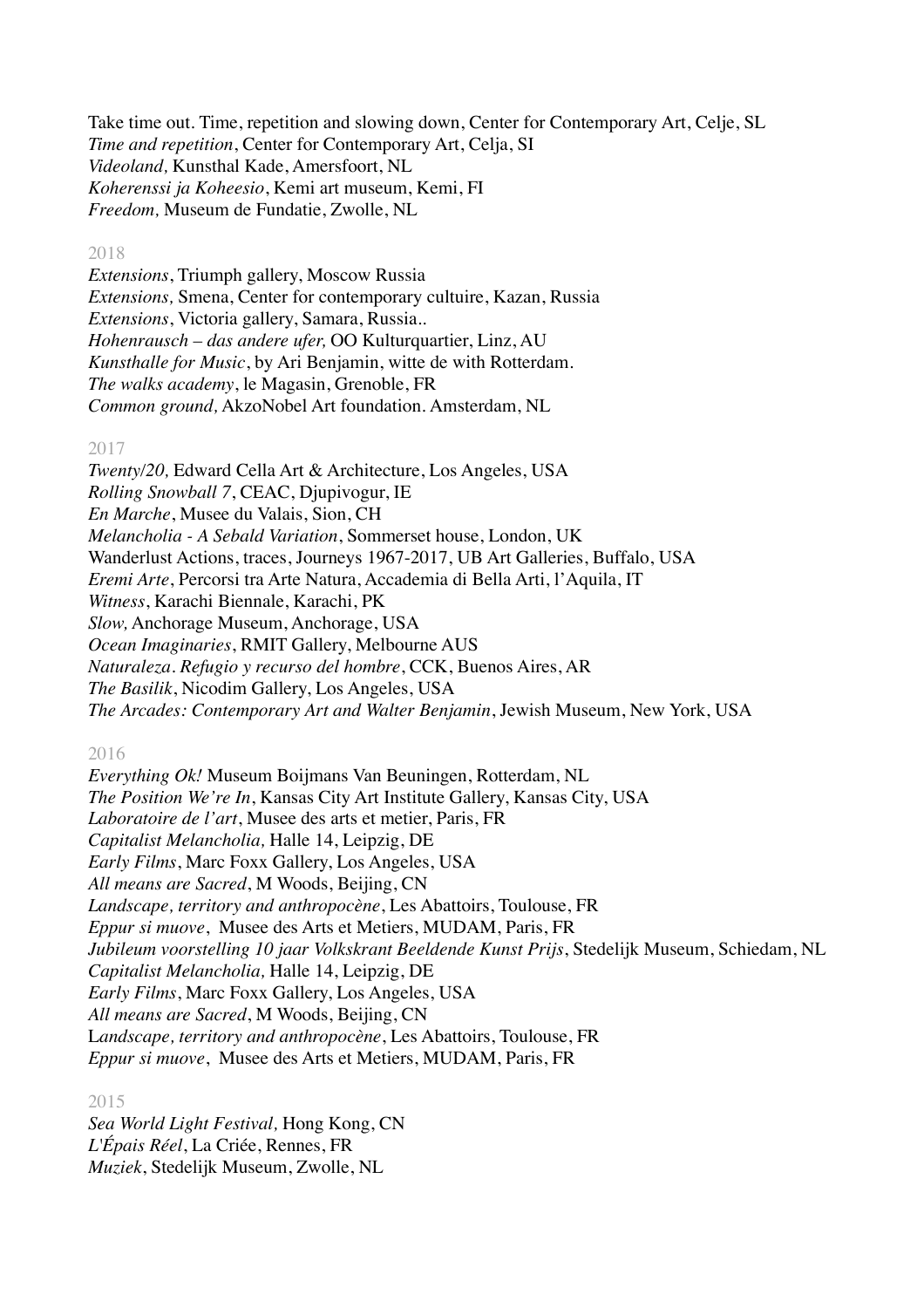*Troubled Water. From Transcendental Aesthetics to the Global Economy*, 10th Baltic Biennial of Contemporary Art, Szczecin, PL *Volume festival*, Rome, IT *Tutta l'Italia è silenziosa,*Dutch Academy, Rome, IT *Expeditie Land Art*, Kunsthalle KAdE, Amersfoort, NL *Nowhere Else*, Verksmiðjan á Hjalteyri, Akureyri, IS *Oh Muse*, the Hallen Haarlem Summer Series, de Hallen, Haarlem, NL *City Limit*, The Journal Gallery, New York, USA *Fairy Tales*, Tapei Museum of Contemporary Art, Taiwan, CH *Trial, Error, Art,* the Holden Gallery, Manchester, UK *Eppur Si Muove,* Musée d'Art Moderne Grand-Duc Jean, Luxembourg, LX *White noise*, Kunsthaus Glarus, CH *Doma Art Festival,* Sofia, BG *Collective Collection, exposition autour de la collection de Laurent Fievet,* BBB Centre d'Art, Toulouse, FR *Rolling snowball*, Chinese European Art Center, Djúpivogur, IS *In search of the Miraculous*, Newlyn Art Gallery, Cornwall, UK *Obsession,* Maison Particulière, Brussels, BE *Landscape in Motion - Cinematic Visions on an uncertain Tomorrow*, Kunsthaus Graz, AT *Istanbul Biennial*, Istanbul, TR *Dancing Light, let it move you,* Huis Marseille, Amsterdam, NL *Sebald Variations*, CCCB, Barcelona, ESP *Nordic Fact*, Bang Centre, Montreal, CA

#### 2014

*Days of Endless Time,* The Hishhorn Museum & Sculpture Garden, Washington DC, USA *Dancing Light*, Huis Marseille, Amsterdam, NL *Een achterkamer voor mezelf*, by Marja Pruis, De Groene Amsterdammer, October 2014, NL *Fair Play - arte, video,* MAXXI, museo d'arte del XXI secolo, Roma, IT *Ha visto i colori divini del Lago di Costanza?,* Spazio Thetis, Venezia, IT *Noli me tangere,* Art Verona, Verona, IT *Kochi-Muziris Biennale, Dead Reckoning : Whorled Explorations, Kerala,* IN *Lone Tree*, Marlborough Chelsea Gallery, New York, USA *Zomer Salon/Big Bang*, Amsterdam, NL *Lucht in de Nederlandse kunst sinds 1850*, Frans Hals Museum, Haarlem, NL *How to*, Oneminutes selection, de Pont, Tilburg, NL *The Art of Sound,* Prada Foundation, Architecture Biennial, Venice, IT *In search of the Horizont*, Riga Cultural Capital of Europe 2014, LV *The Journey*, Meet Factory Art Center, Prague, CZ *Observations on the Feeling of the Beautiful and Sublime*, Škuc Gallery, Ljubljana, SV *Oh my God*, Museum Hilversum, NL *Tactics for an impossible world,* Galeria Nara Roesler, São Paulo, BR *Dirge: Reflections on [Life and] Death*, Moca, Cleveland, USA *The Hidden Passengers,* Apexart, New York, USA

#### 2013

Delta Flux, RuRu Gallery, Jakarta, ID *Karel's Choice, Looking back at Contemporary Art*, De Hallen, Haarlem, NL *Episode 4: tireless workers*, insitu, Berlin, DE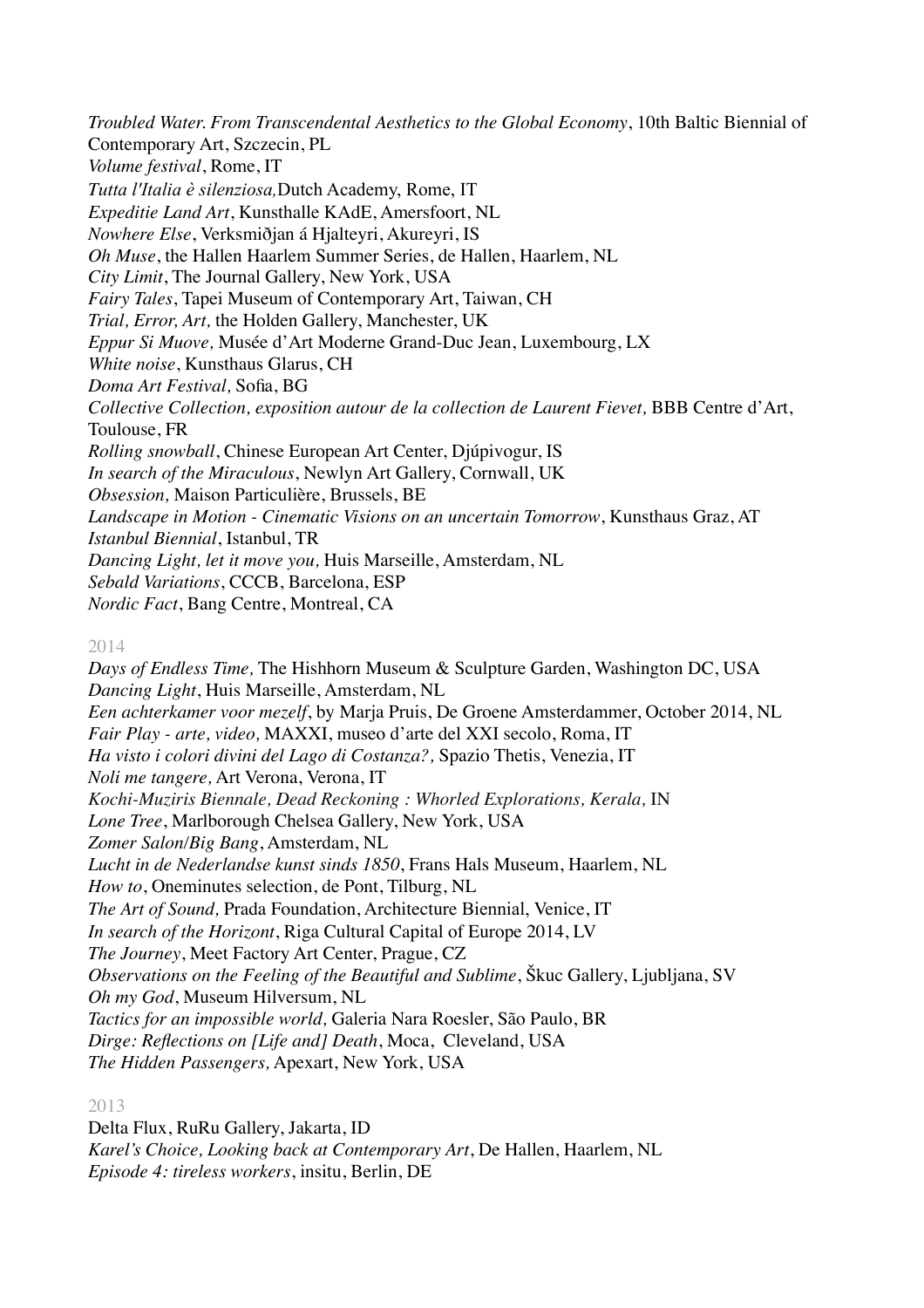*Wit,* Fotografie Museum, Rotterdam, NL *Name still unknown*, Klaipėda Culture Communication Centre, KCCC, Klaipėda, LI *Narcissistic Tendencies*, NEST, The Hague, NL *The Magnetic North,* Louisiana Museum, DK *Cresendo*, Australian Centre for Contemporary Art, Melbourne, AUS *Geestverwanten*, Rabo Art Zone, Utrecht, NL *Chambres des Canaux: The Tolerant Home*, Amsterdam, NL *On Nature,* Sean Kelly Gallery, New York, USA *Open Form Exhibition*, Art Athena, GR *Le pont*, Musée d'Art Contemporain de Marseille, FR *Resistance*, NCCA, Moscow, RU *Dinard Atomic Love*, Palais des Arts, Dinard, FR P*op Up Expo, Kunst in Stations Noord/Zuidlijn*, Duintjer, Amsterdam, NL *When Attitudes Became Form Become Attitudes*, MOCA, Detroit, USA *Sequences Biennial*, Reykjavik, IS *Permanent Collection Exhibition*, Museum of Modern Art, New York, USA *The Earth Turns and All Things Slip Away*, Hunt Kastner Gallery, Prague, CZ *Artistic research between intuition and Logic.* Kunstverein Friedrichshafen / Zeppelin Museum, DE

# 2012

*The Future that was*, Smart Project Space Amsterdam, NL *Narracje 4*, Installations and interventions in public space, Gdansk, PL *Gentle War*, Collegium Hungaricum Berlin, DE *Klang und Stille, Sammlung Goetz,* Haus der Kunst, Munich, DE *XVII Mäntän kuvataideviikoille,* Mänttä, FI *Platform 2*, in the frame of the exhibition *Sonic Acts, Travelling Time.* NIMK Amsterdam, NL S*ydney Biennale*, Sydney, AUS *La La La Human Steps: A Selection from the Collection of Museum Boijmans van Beuningen*, Istanbul Modern, TK *When Attitudes Became Form Become Attitudes*, CCA Wattis Institute, San Francisco, USA *The distinctively Dutch Festival,* Wood Street Galleries,The Pittsburgh Cultural Trust, USA *Border Crossing*, Brandts Kunsthallen, Odense, DK *Winged Shadows: Life Among Birds,* North Dakota Museum of Art, USA *Time Capsule*, la Maison des arts de Malakoff, FR *Aorum Sanai (ice man),* Arario Gallery, Cheonan, KR

# 2011

*Performa 11*, New York, USA *IKJIJWIJ*, in de Rabo Kunstzone, NL *NoMoreModern : Notes on Metamodernism*, Museum of Arts and Design, New York, USA *Moscow Biennial*, Moscow, RU *Visual Art Lab on location*. Dolomiti Contemporanee, Casso, IT *PerformIC 2011 Trial & Error*, Taxispalais, Innsbruck, AUS *Meer Licht,* Fundatie, Zwolle, NL *Summer in the middle of winter*, Kunsthalle Athena, GR *Fokus*, Nikolaj Kunsthal, Copenhagen, DK *Nuit Blanche New York*, New Museum, New York, USA *Gegen Null*, BINZ39 Zurich, CH *Venice Biennial*, *Future Generation Art Price*, Palazzo Contarini Polignac, Venice, IT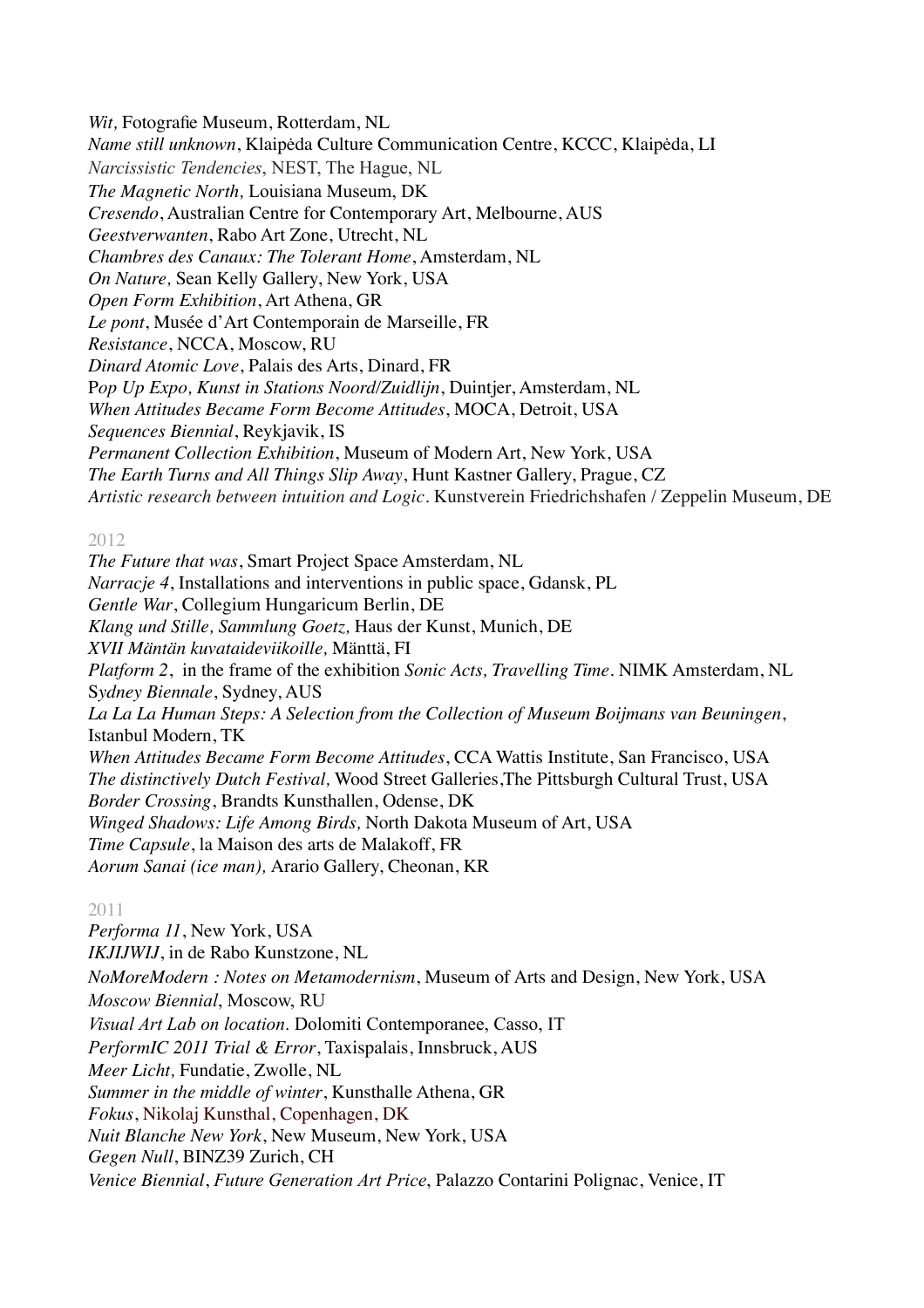*That's me,* Schloss ringelberg, Hamminkeln, DE *Prix de Rome 2011,* Smart Project Space, Amsterdam, N *Contemporary art in the traditional museum*, Museum of Soviet Icebreaker, St Petersburg, RU *3e biënnale : Moving Images*, Grote of Lebuinuskerk, Deventer, NL *L'illusion de …,* CAB, Contemporary Art Center, Grenoble, FR *ECHT? Based on a true story,* Künstlerhaus Stuttgart, DE

#### 2010

*Unwetter*, Goethe Institute, Hong Kong, CN *Screensaver*, de Vleeshal, Tilburg, NL *Art, Talks & Sensations 2010*, Abu Dhabi contemporary art fair, UAE *Control Issues,* Boston Center for the arts, Boston, USA *Into the great wide open,* Vlieland, NL *De zaal Dommering*, Gemeente Museum, Den Haag, NL *The Bearable Lightness of Being - The Metaphor of the Space*, Venice Biennale, Venice, IT *Berger & Berger movie theatre,* Venice Biennale Arsenale, Venice, IT *Works from the Collection*, Hirshhorn Museum & Sculpture Garden, Washington DC, USA *Video art Survey*, Kumu Museum, Tallinn, EE *Future Generation Art Price*, Pinchuk Foundation, Kiev, UA *Coup de Ville*, St Niklaas, BE *Liverpool Biennial*, Liverpool, UK *Single Artwork Project*, Kunst bunker, Nuremberg, Germany *Neither from nor towards… Did you, upon awakening today, see the future from the still point of the turning world?,* Art Pavilion, Zagreb, CR *100 YEARS VERSION # 3, Garage, Moscow*, RU *An einem schönen Morgen des Monats Mai...* - GAK, Bremen, DE *Arrivals and Departures* Mole Vanvitelliana, Ancona, IT *Home Sentimentalis*, Starter Gallery, Poznan, Poland *A Bluebird in My Heart,* National Gallery of Zimbabwe, ZW *Greater New York*, PS1, New York, USA *Projections, Bonniers Konsthall*, Stockholm, SE *After the Gold Rush*, Charles H. Scott Gallery, Vancouver, CA *Show planned,* Skuc Gallery, Ljubljana, SV *CLIMAX REDUX,* Bac - Building for contemporary art, Geneva, CH *CUE: Artists' Videos*, Vancouver Art Gallery, Vancouver, CA *Paying a visit to Mary,* Aldrich Contemporary Art Museum, Ridgefield, USA

# 2009

N*ummer twaalf*, Frans Hals Museum, Haarlem, NL *100 YEARS VERSION # 2 PS1*, New York, USA *100 YEARS VERSION #1,* Foundation Dusseldorf, DE *Tempestade*, art space Gasômetro, Porto Alegre, Brazil *Inclemencia del Tiempo*, Subte art space, Montevideo, UY *Evento Immobile, Lo Sguardo Ostinato.* Casa Masaccio, Corso, IT *Impakt Festival* 09, Utrecht, NL *Mnemosyne - L 'Atlas of the images*, Visual Arts Center, Pesaro, IT *Esthétique des pôles ou le testament des glaces*, Frac Lorraine, Metz, FR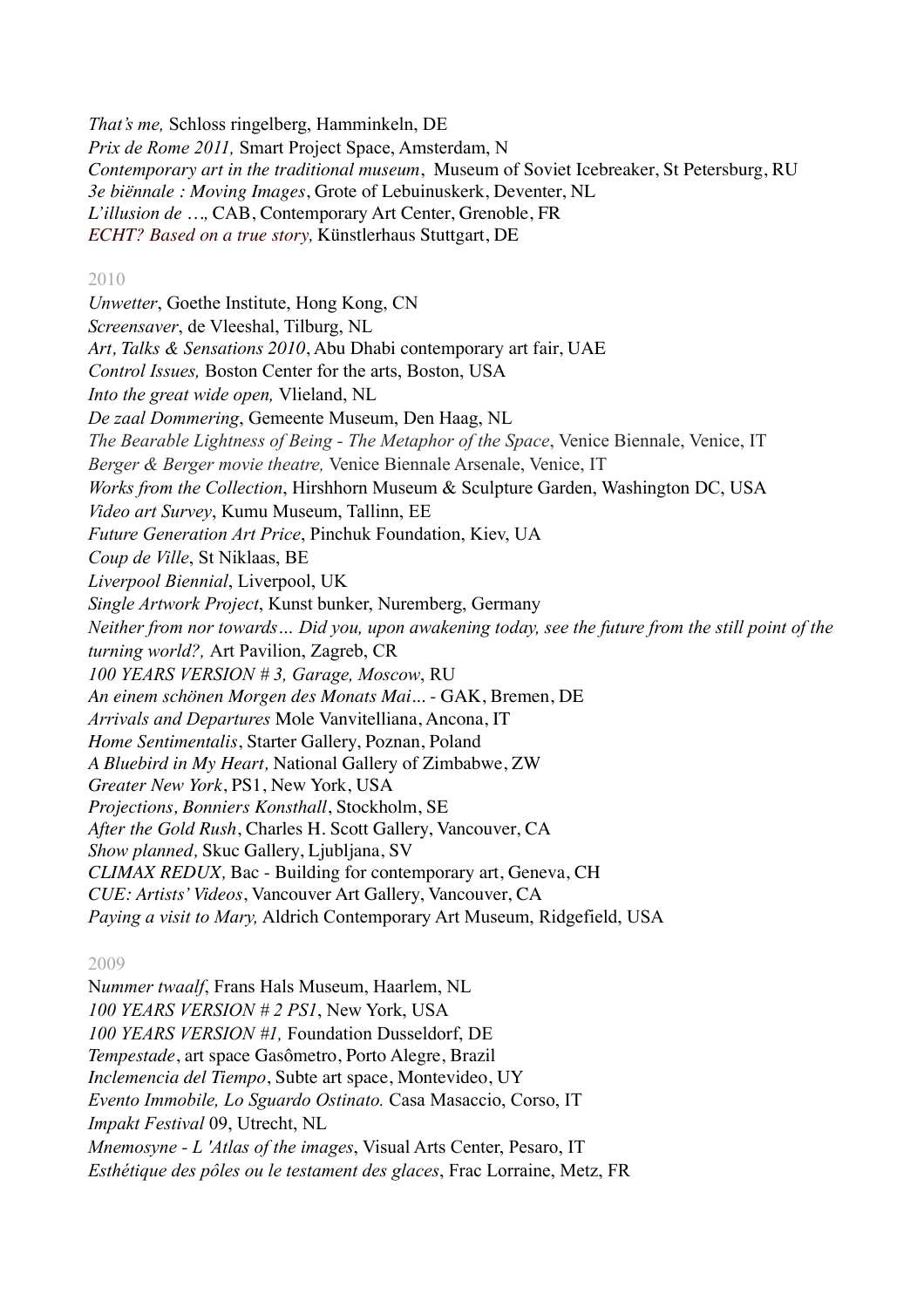*Performa 09,* New York, USA *As Long As it Lasts*, Marian Goodman Gallery, New York, USA *Contact with Yourself*, Studio Gallery, Budapest, HU *STRIP / STRIPE*, Emily Harvey Foundation, New York, USA *Curated at,* Galerien in der Schleifmühlegasse,Vienna, AT *Dis-ease*, Iziko Museum, Cape Town, ZA *I Paesaggi e la Natura dell'Arte*, Museum Arcos, Benevento, IT *Just in the Dark*, Archeaological site Mercati de Traiano, Rome, IT *Double Dutch*, Hudson Valley for Contemporary Art, Peekskill, USA *Space Revised,* #1, Künstlerhaus Bremen, DE *Le Sang d'un Poete*, Frac de Pays de la Loire, Carquefou, FR *Linearity*, National Center for Contemporary Art, Moscow, RU *Double Dutch*, Hudson Valley Center for Contemporary Art, Peekskill, USA *Chhttt*, CRAC, Altkirch, FR *Arctic and Antarctic*, Centro Cultural Oi Fututo, Rio de Janeiro, BR *Bienal del fin del Mundo*, Ushuaia, AR *Centro Cultural Banco do Brasil,* Rio de Janeiro, BR *This World & Nearer Ones*, Creative Time Exhibition, Governor's Island, New York, USA *Sounds and Visions,* Tel Aviv Museum of Contemporary Art, Tel Aviv, IL

#### 2008

*The Sublime is now*, Galleria Civica Comune, Modena, IT *Inauguration festival*, Nam June Paik Art Center, Yonging, KR *Heat Stroke and Cold Shock, Esthetic phenomena of climate change,* Rio de Janeiro, BR *Dis-ease*, Durban, Johannesburg and Cape Town, ZA *Playtime*, Betonsalon, Paris, FR *Intimacy*, Fire Place Projects, East Hampton, New York, USA *Busan Biennial,* Busan, KO *Torino Triennial*, Torino, IT *Sudden White,*Royal Academy of Arts, London, GB *Manifesta 07,* Trentino-Alto Adige, IT *International Biennial for young artists,* Bucharest, RO *Temporary Museum Amsterdam,* Smart Project Space, Amsterdam, NL *Gravity in Art,* Telic Arts Exchange, Los angeles, USA *X=10c and LABO-V Narratives in space // spatial narrations,* Gent, BE *Untamed Paradises*, MARCO, Museum of Contemporary in Vigo, ES *Untamed Paradises,* CAAC, Centro Andaluz de Arte Contemporáneo, Sevilla, ES *Locked-In,* Casino Luxembourg, Forum d'art contemporain, Luxembourg, LU *Voci Dalla Luna: Omaggio a Federico Fellini*, Museo d'Arte, Nouro, IT

#### 2007

*100 days = 100 videos,* GL strand, Copenhagen, DK *Voci Dalla Luna: Omaggio a Federico Fellini*, Galleria Comunale, Montfalcone, IT *Les Fleur du Mal,* Arcos Museo d'Arte Contemporanea, Benevento, IT *Moving images in public space*, Virtual museum of Zuidas. Amsterdam, NL *Art Summer University*, Tate Modern, London, GB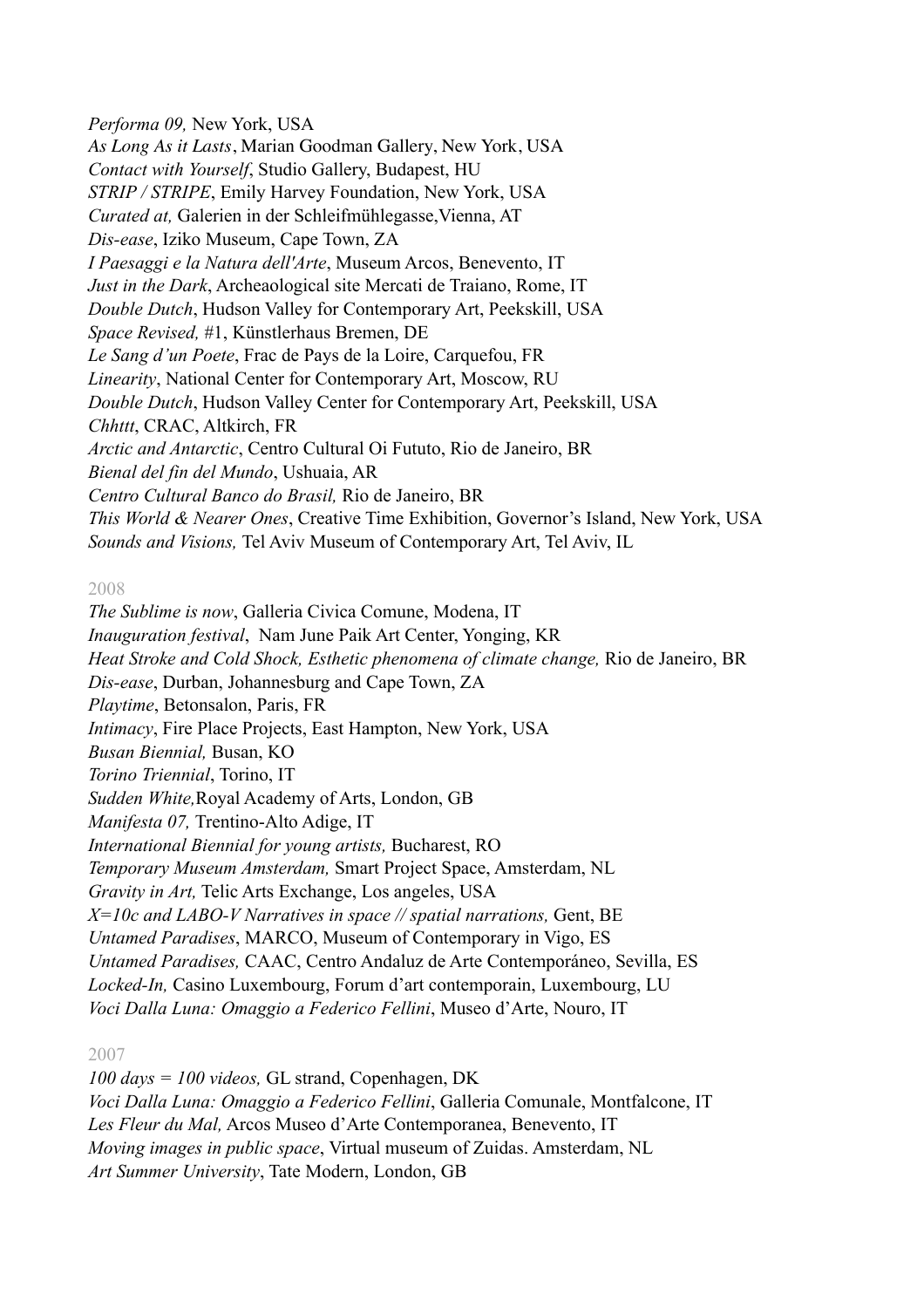*Communism of Form*, New Media Arts Festival, Hong Kong, CN *Novella (not yet another story*), Halle fur Kunst, Lüneburg, DE *The present order,* de Hallen, Frans Hals Museum, Haarlem, NL *Communism of Form*, Galeria Vermelho, São Paulo, BR *Zes*, Marc Foxx Gallery, Los Angeles, USA *Zes*, Harris Liebermann Gallery, New York, USA *Nothing Else Matters,* de Hallen, Frans Hals Museum, Haarlem, NL. *Effets secondaires,* Galerie Martine et Thibault de la Châtre, Paris, FR *Attitude 2006*, Magaza Cultural Center, Bitola, MK

#### 2006

*100 tage=100 videos*, Heidelberger Kunstverein, Heidelberg, DE *Stop! Who is coming?,* National Centre for Contemporary Art, Moscow, RU *Preview*, MNAC National Museum of Contemporary Art, Bucharest, RO *Gimme Shelter or I'm gonna fade away*, Halle für Kunst, Lüneburg, DE *Lentekriebels*, The Netherlands Media art Institute, Amsterdam, NL *Chicon batavia*, Le Parvis centre d'art contemporain, Pau, FR

#### 2005

*Sommerfrische,* Langenargen, DE *Prix de Rome 2005,* De Appel, Amsterdam, NL

#### **COLLECTIONS**

Museum of Modern Art, New York, USA Rachofsky Collection, Dallas, USA M Woods Museum, Beijing, CN Hirshhorn Museum & Sculpture Garden, Washington DC, USA Museum Voorlinden, Wassenaar, NL LVMH, Paris, FR Goetz Sammlung, Munich, DE Amsterdam Medisch Centrum, Amsterdam, NL Stedelijk Museum, Amsterdam, NL Museum Boijmans van Beuningen, Rotterdam, NL De Hallen, Haarlem, NL van Abbemuseum, Eindhoven, NL Rabo Bank Collection, NL Caterijne Convent, Utrecht, NL Mario Testino Collection, London, GB Zabludowicz Collection, London, GB Civic Gallery of Modern and Contemporary Art, Turino IT Collezione, la Gaia, Busca, IT Tema Celeste, Milan, IT Guilliani Foundation, Rome, IT Various Private Collections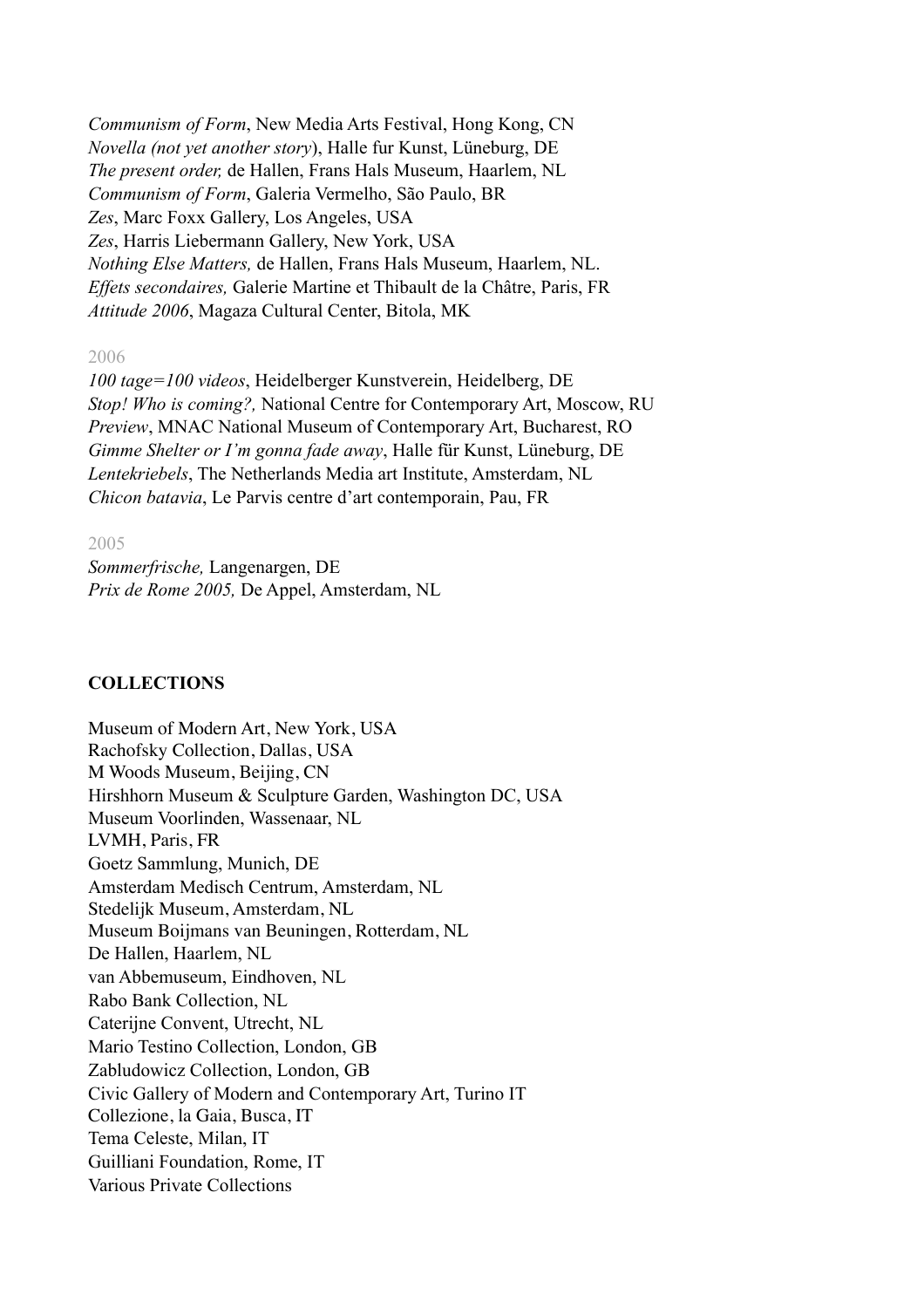# **GUEST CRITICS & LECTURES**

Bard College, Berlin, DE Central Academy of Fine Arts, Beijing, CN Centre Pompidou, Paris, FR Rijksakademie van Beeldende Kunsten, Amsterdam, NL Kyoto City University of Arts, Kyoto, JP Parsons, the New School, New York, USA Frist Centre for the Visual Arts, Nashville, USA Braunschweig University of Art, Braunschweig, DE Cal Arts, Los Angeles, USA Pratt Institute, New York, USA UViC, Victoria, CA Emily Carr University, Vancouver, CA Sandberg Institute, Amsterdam, NL Maryland Institute College of Art, Baltimore, USA George Washington University, Washington DC, USA Pacific Northwest College of Art, Portland, Oregon. USA Gerrit Rietveld Academie, Amsterdam, NL Icelandic Academy of Arts Reykjavik, IS UCLA, Los Angeles, USA

# **PUBLICATIONS**

#### 2016

*Laboratoires de L'art*, exhibition catalogue. Publisher: Mudam, Luxembourg & Musee des arts et métiers, FR

2015

*What museum do you dream of ?* Exhibition catalogue, Forum Eugenio de Almeida. Publisher: Filipa Oliveira

*The Sense of Movement, When Artists Travel, by (a.o)* Lawrence Weschler, publisher: BMW Group *O Muze! Inspirerende personen in de Nederlandse kunst sinds 1850*, Exhibition Catalogue, Frans Hals museum, de Hallen, Haarlem, NL

*Landscape, Construction of Reality, Cinematic Visions of an Uncertain Tomorrow, Kunsthaus Graz,* publisher: Peter Pakesh, Katrin Bucher Trantow, Katia Huemer, Walther Koenig ko, DE *BMW Art Journey*, Hatje Cantz Verlag, publisher: Th. Girst, U. Ströbele, L. Wreschler

*Sebald Variations*, publisher CCCB Barcelona, ES

*Home, a requiem*, by Guido van der Werve, audio CD, second edition

#### 2014

Guido van der Werve, Nummer veertien, home, Unlimited - Art Basel, 2014, CH *Burn After Reading*, by Jeffrey Jerome Cohen, Eileen A. Joy and Myra Seaman. Publisher: Punctum Books & Oliphaunt books *The Art of Sound,* by Germano Celant. Publisher: Fondazione Prada, F*air Play,* publisher: MAXXI, Roma & Silvana Editoriale S.p.A. IT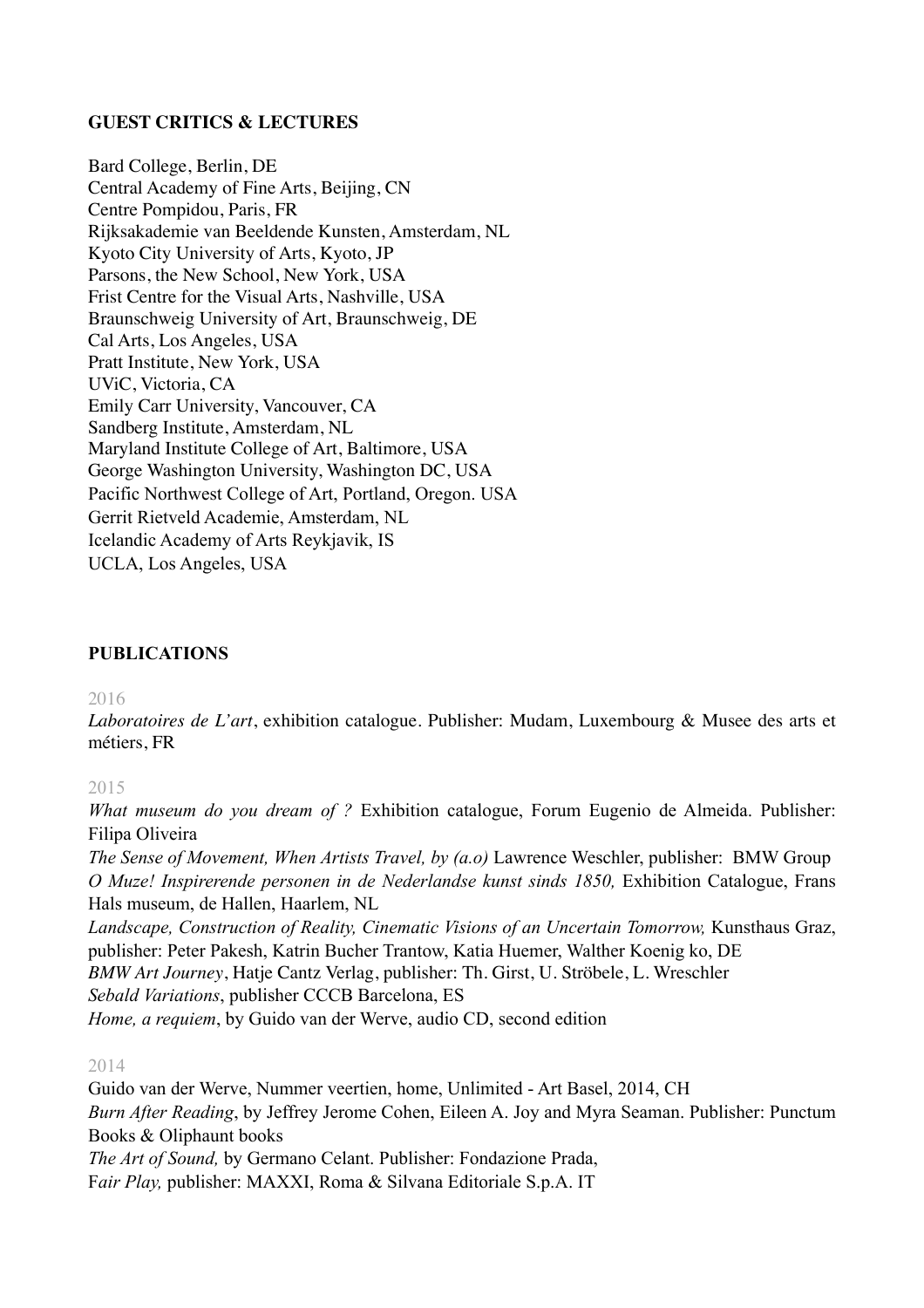*Ce Que Raconte la Solitude,* Friche la Belle de Mai, Marseille. Publisher: Cartel Art-O-Rama and Friche la Belle de Mai, FR

*Veritable preludes flasque pour un chien 5/4*. Exhibition catalogue. Publisher: Maison populaire, FR *Dancing Light, let it move you*, publisher: Huis Marseille, Museum voor Fotografie, Amsterdam, NL

# 2013

*Nummer vijftien, at war with oneself*, design Guido van der Werve & Dorothea Brunialti, publisher: Revolver

*Jesus Incognito: The Hidden Christ in Western Art since 1960*, by [Martien E. Brinkman,](http://www.amazon.com/s/ref=ntt_athr_dp_sr_1?ie=UTF8&field-author=Martien+E.+Brinkman&search-alias=books&text=Martien+E.+Brinkman&sort=relevancerank) publisher: Rodopi

*La La La, Insan Adimlari*, from the collection of Museum Boijamans van Beuningen, Publisher: Istanbul Modern, TR

*Dinard, l'amour atomique*, by Sylvie Mallet & Ashoka Adiceam, Palais des arts et du festival, FR *De Grote Amsterdamse Kunstkalender ,* Trichis Kantoor Raaij\

*Artists for Artists: 50 Years of the Foundation for Contemporary Arts*, by [Eric Banks](http://www.amazon.com/s/ref=ntt_athr_dp_sr_1?ie=UTF8&field-author=Eric+Banks&search-alias=books&text=Eric+Banks&sort=relevancerank). Publisher: Foundation for Contemporary Arts

*Arctic*, by Michaiel Juul Holm, Mathias Ussing Seeberg and Poul Erik Tojner. Publisher: Louisiana Museum of Modern Art, DK

Ons Erfdeel, Vlaams-Nderlands Cultureel Tijdschrift, May 2013, NL

*Ghost in the System* – Scenarios for Resistance, by Xander Karskens. Publisher: NCCA Moscow & de Hallen, Haarlem, RU & NL

*Sampo artic icebreaker*, Kemi Tourism, 2013, FL

*Kino der Kunst*, Heinz Peter Schwerfel. Publisher: Double Standards, Berlin & Walther Koenig Cologne, DE

# 2012

*When Attitudes Became Form Become Attitudes,* by Jens Hoffman. Publisher: CCA Wattis Institute for Contemporary art, USA

*Home, a requiem*, Guido van der Werve, Audio CD, first Edition

*A Natural History of the Piano,* by Stuart Isacoff. Publisher: Vintage Books

*Birth and Death in British Culture: Liminality, Power, and Performance*, by [Anette Pankratz,](http://www.amazon.com/s/ref=ntt_athr_dp_sr_1?ie=UTF8&field-author=Anette+Pankratz&search-alias=books&text=Anette+Pankratz&sort=relevancerank) [Claus-](http://www.amazon.com/s/ref=ntt_athr_dp_sr_2?ie=UTF8&field-author=Claus-Ulrich+Viol&search-alias=books&text=Claus-Ulrich+Viol&sort=relevancerank)[Ulrich Viol,](http://www.amazon.com/s/ref=ntt_athr_dp_sr_2?ie=UTF8&field-author=Claus-Ulrich+Viol&search-alias=books&text=Claus-Ulrich+Viol&sort=relevancerank) [Ariane de Waal](http://www.amazon.com/s/ref=ntt_athr_dp_sr_3?ie=UTF8&field-author=Ariane+de+Waal&search-alias=books&text=Ariane+de+Waal&sort=relevancerank). Publisher: Cambridge Scholars Publishing

*All our Relations, 18th Sydney Biennale,* by Catherine de Zegher and Gerald McMaster. Publisher: Biennial of Sydney, AUS

Zo Werkenwij, by Sacha Bronwasser. Publisher: Nai Uitgevers, NL

# 2011

*Het sublieme, het einde van de schoonheid en een nieuw begin*, by Hans Den Hartog Jager. Publisher: Athenaeum Polak Van Gennep, NL

*Zo werken zij*, by Sacha Bronwasser. Publisher: NAI Uitgevers, NL *Paesagio,* by Blauer Hase, IT

# 2010

*Imaginair Museum text: Loes en Egbert Dommeringen, publisher:* Uitgever Dommering, NL *Guido van der Werve #67*, This long century, USA